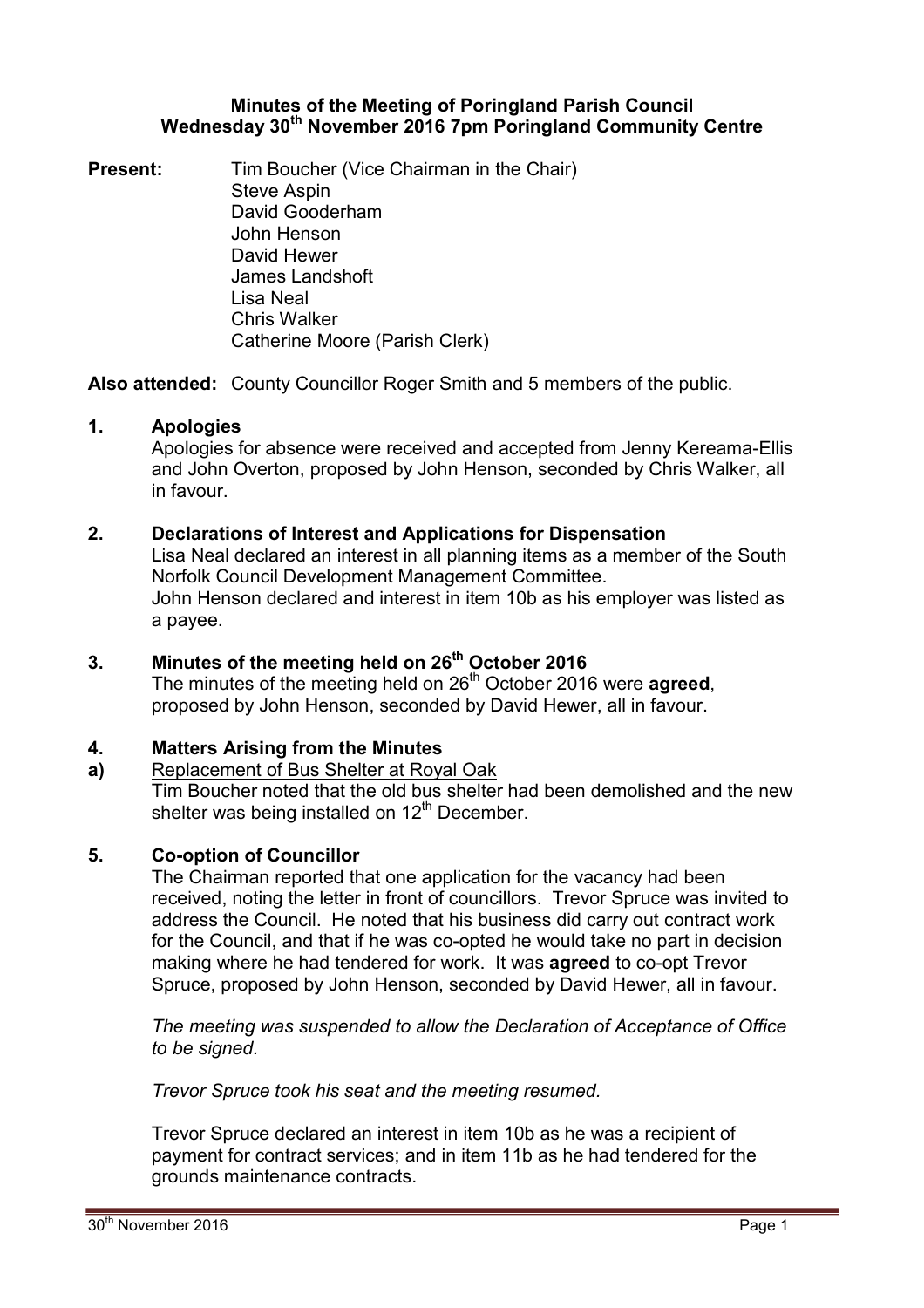# **6. Report from the Vice Chairman**

Tim Boucher began by congratulating the Assistant Clerk on achieving the Certificate in Local Council Administration recently.

Recent events had raised funds for the Community Centre, including the 70's Night, Race Night and Craft Fair, totalling £1,272.00. The concert in aid of The Nook Appeal had raised £322.00 for that charity.

There were a number of events coming up at the Community Centre:

- $\triangleright$  New Years Eve Party 31<sup>st</sup> December
- $\triangleright$  Clairvoyant Evening 20<sup>th</sup> January
- > Indoor Car Boot 28<sup>th</sup> January

Tickets were available from the Parish Office.

Sound monitoring equipment had been installed into the Hall, allowing greater management of events and helping the Centre to be a good neighbour. The war memorial had been installed and dedicated, and had received favourable comments from the public.

# **7. Public Participation**

*Standing orders were suspended to allow the County Councillor, District Councillors and members of the public to speak, proposed by John Henson, seconded by Chris Walker, all in favour.* 

## **a)** District Councillors

Lisa Neal reported that the devolution deal appeared to have collapsed, although talks continued to see whether any form of joint working / partial devolution could be put in place.

South Norfolk Council had reached the finals of the LGA Council of the Year Award. The results would be known in March.

The new website had gone live.

The Community Connectors hubs in Diss, Wymondham and Costessey continued to provide support and signposting to vulnerable residents. The seasonal bin collection information had been distributed. The autumn leaf clearance initiative was underway.

# **b)** County Councillor

Roger Smith noted that his newsletter would be circulated shortly. He noted that there was uncertainty as to whether Norfolk and Suffolk would work together in a devolution deal.

Roger reported that Michael Rosen, Director of Children's Services, had resigned and an interim successor had been appointed.

The Council had begun gritting roads as temperatures had fallen recently. The Poringland Library Christmas Choir event would be taking place on 6<sup>th</sup> December at 2pm.

# **c)** Public Participation

A member of the public requested information about how the replacement of the bus shelter had been funded. It was confirmed that the Council had been approached by the owner of the chip shop, and had agreed to accept his offer of grant funding.

A member of the public expressed concern that no action had been taken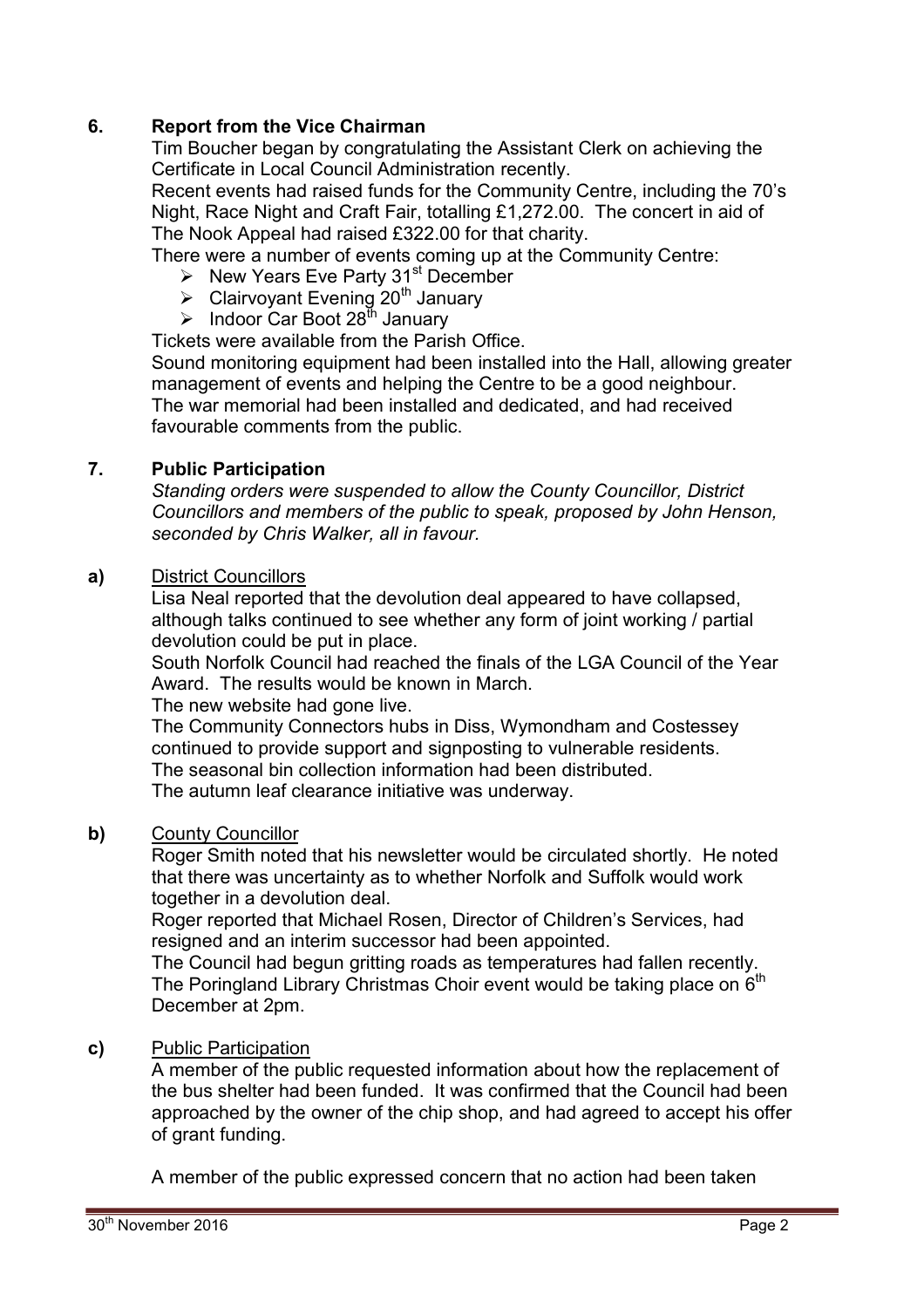regarding the dangerous leaves outside the church which were causing a slippery surface, and which he had reported to South Norfolk Council. District Councillor Lisa Neal agreed to chase this up. **LN** 

A member of the public asked whether any other parish councils in the surrounding area had opposed devolution. District Councillor Lisa Neal was not aware of the responses of other parishes, but had fed back comments made by the Parish Council.

A member of the public expressed concern at the 24.19% rise in salaries for 2016/17, noting that previous years had also seen significant increases. He asked what the percentage increase was for each member of staff. It was **agreed** to supply non-confidential information demonstrating the year on year increase and explaining the reasons for this. It was noted that the staffing requirements of the Parish and the Community Centre had changed significantly in recent years. **Clerk**

A member of the public noted that the Council was paying a lot for relief caretaking. It was confirmed that the Council had always engaged a relief caretaker to cover the holiday and weekly days off of the caretaker. This had previously been a salaried member of staff. This was now shown as a different type of payment as the relief caretaking had been outsourced.

A member of the public enquired as to the plans for the waste land site next to Budgens, which had recently been sold. It was understood that the planning permission had been granted during the first phase of Norfolk Homes development, and would still apply as the overall development had begun within three years of the permission. The Clerk was asked to see whether any plans for that site could be found.

**Clerk**

Jean Waters, RBL Poppy Appeal co-ordinator, reported that the local area had raised £2,416.66. More collectors would be appreciated. Mrs Waters was congratulated on her success with the appeal.

*Standing orders were reinstated. Lisa Neal left the meeting.* 

#### **8. Planning**

- **a)**  Applications Received
- **i)**  2016/1627 Land to the north of Heath Loke: Erection of 19 dwellings with access and all other matters reserved (amended).

David Gooderham had viewed the plans and visited the site. The plans were an amendment to the proposal which had originally been rejected by the Parish Council. The amendments included a drainage strategy, however other concerns raised by the Parish Council had not been addressed. The surface water flood risk was assessed as low to medium, with the use of percolation and permeable paving. It was suggested that this would add to problems further downstream. The plans showed clustering of affordable housing.

It was **agreed** to continue to object to the application on the basis of the **Clerk**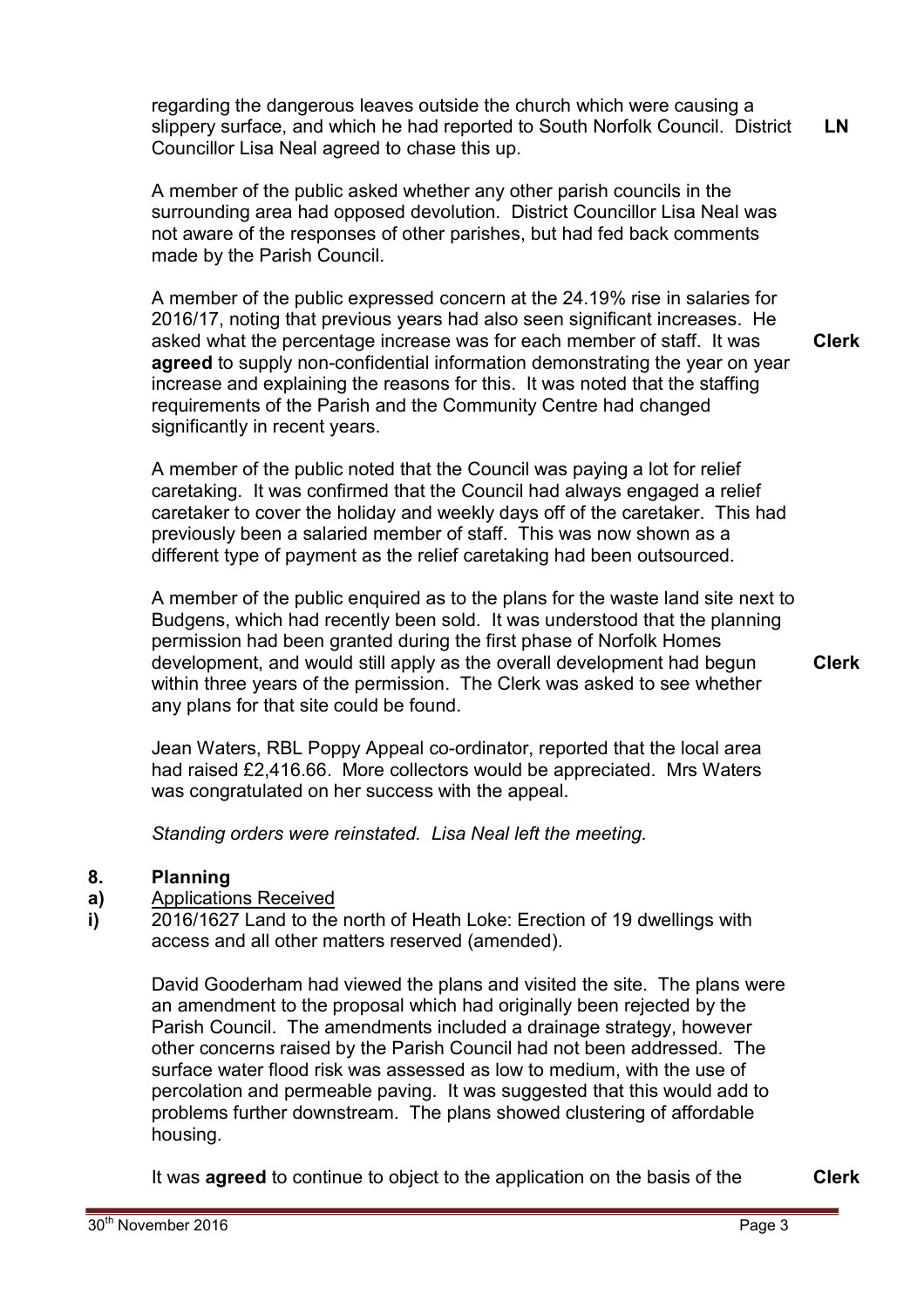clustering of affordable housing, and reiterating the previous objections around flood and water management. Proposed by David Gooderham, seconded by John Henson, all in favour.

**ii)** 2016/2589 1 Norwich Road: Demolish existing double garage and erect 3 bedroom chalet.

David Gooderham had viewed the plans and visited the site. The plans proposed to replace an existing garage with a chalet dwelling, utilising an existing driveway which would be shared. The owner of the neighbouring property had not expressed any concerns. A sustainable drainage scheme had been proposed, using polystorm crates. This type of infill had been seen elsewhere.

It was confirmed that there was sufficient turning circle in the existing driveway and that no new highways access would be created.

It was **agreed** to make no comment on the application, but note that a satisfactory surface water drainage strategy would be required. Proposed by David Gooderham, seconded by John Henson, all in favour.

*The following application had been received after the agenda had been published, and it was felt that it was in the greater public interest to hear the application rather than defer to consideration by email.* 

**iii)** 2016/2692 Land at Mill Close: Variation of condition 2 of planning permission 2013/1326/F (Erection of 2 bed bungalow, landscaping and tree-planting). Amended plans and elevations plus materials details, boundary treatments and floor levels.

David Hewer had viewed the plans and visited the site. He noted that the plans proposed a change in access to the property, as the original access was deemed too dangerous in reality. The amendment would move the access to a safer point around the corner.

It was **agreed** to recommend approval of the variation. Proposed by David Hewer, seconded by James Landshoft, all in favour. **Clerk** 

**iv)** 2016/2388 Land north of Stoke Road: Full planning application for up to 120 dwellings (Phase 2), senior recreation space, children's play space and associated infrastructure (Amended).

The Chairman reported that the above application had been received on the day of the meeting, and that an extension to  $4<sup>th</sup>$  January had been refused. The list of amendments ran to 8 pages, and councillors would need time to consider these. It was **agreed** that the amended application would be considered at an additional meeting on Wednesday 14<sup>th</sup> December 6.30pm at the Playing Field Pavilion. David Gooderham agreed to review the amendments, and the Clerk was asked to circulate the letter to all councillors. **Clerk**

- **b)** Permission Granted
- **i)**  2016/0872 St Lawrence, Bungay Road: Reserved matters for 3no chalet

**Clerk**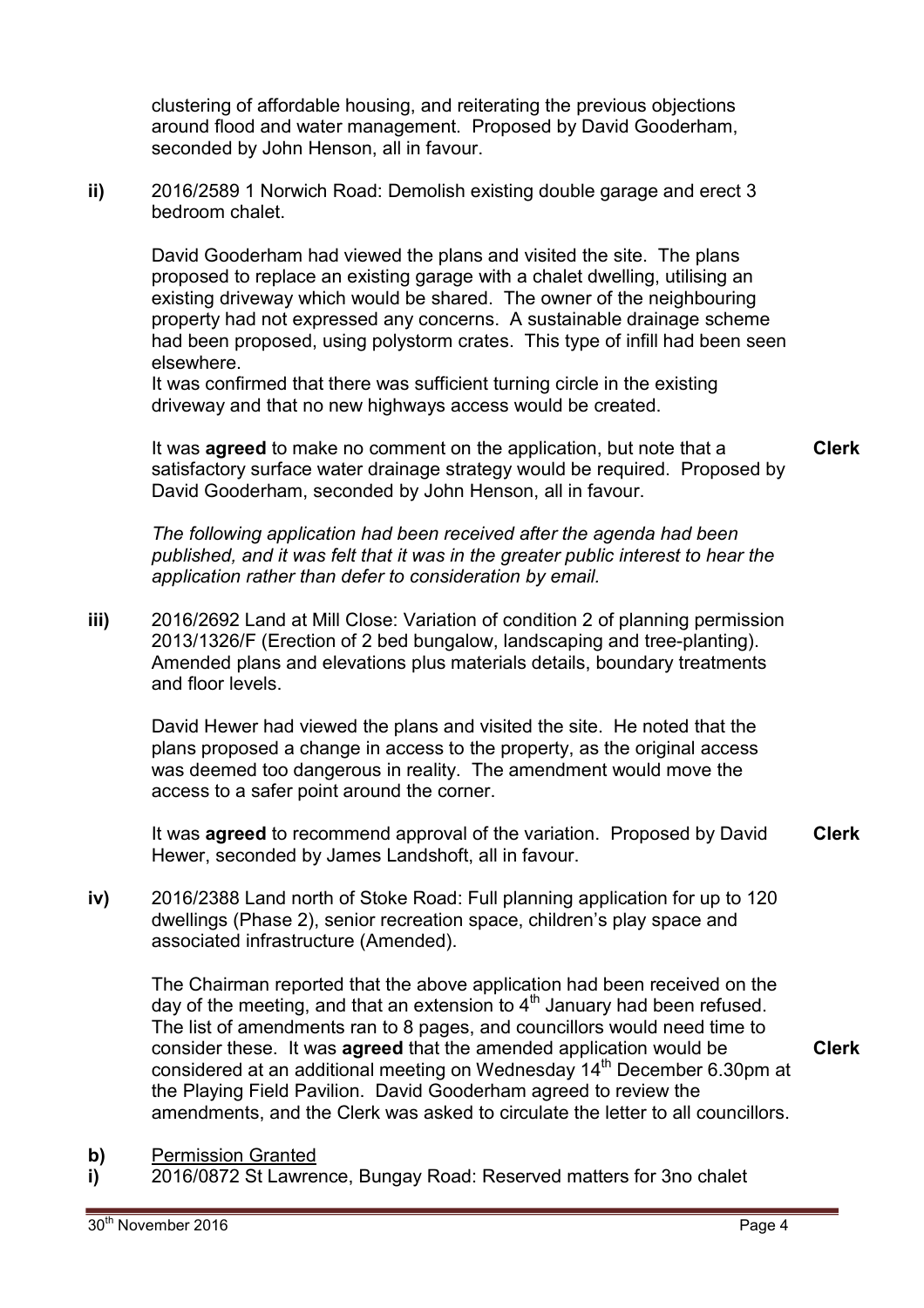bungalows for access, appearance, layout and scale, together with the discharge of conditions 4, 5, 6, 8 and 10 relating to outline consent from 2013/0930. **APPROVED**

- **ii)**  2016/2047 4 Mill Close: Variation of condition 2 of permission 2013/0638 (Change of use from commercial to residential) – design amendments. **APPROVED**
- **iii)**  2016/2362 9 Hornbeam Drive: First floor side extension. Conversion of rear conservatory to single storey rear garden room. **APPROVED**
- **iv)**  2016/2650 63 Rectory Lane: Non material amendment following 2016/1776/H – change of material from facing brickwork to white painted render.

## **APPROVED**

*Lisa Neal returned to the meeting.* 

#### **9. Correspondence and Consultations**

**a)**  Police Budget Consultation

Councillors received the Police and Crime Commissioner's Budget Consultation. It was **agreed** to support the proposal to raise the precept by 2%, proposed by James Landshoft, seconded by Chris Walker, all in favour. **Clerk**

**b)** Electoral Review of South Norfolk

Councillors received the Local Government Boundary Commission's consultation on draft changes to the electoral boundaries. It was felt that bringing Trowse in with Poringland and the Framinghams did not make sense as the area had more in common with Caistor and Stoke Holy Cross. The Council expressed a preference for smaller wards with one or two councillors, rather than three councillors for one larger ward. It was felt that the allocation of the boundaries had been based on convenient numbers within a parish rather than the locality. It was **agreed** to respond with these comments. **Clerk**

**c)** Draft South Norfolk Community Asset Strategy Councillors received the draft South Norfolk Community Asset Strategy. It was **agreed** to make no further comments.

#### **10. Finance**

**a)**  Receipts, Payments, Outstanding Invoices and Bank Reconciliation The bank reconciliation, outstanding invoices, receipts and payments for October 2016 were presented. It was **agreed** to accept those documents, proposed by David Hewer, seconded by James Landshoft, all in favour.

## **b)** Accounts for Payment

It was **agreed** to pay the following accounts, proposed by David Hewer, seconded by David Gooderham, 8 in favour, 1 abstention.

|                        | <b>Staff Salaries</b>   | £5,018.21 |
|------------------------|-------------------------|-----------|
| <b>HMRC</b>            | PAYE, NIC, Student Loan | £1,881.09 |
| Norfolk Pension Fund   | Superannuation          | £1,794.85 |
| <b>Norfolk Copiers</b> | Photocopying            | £25.18    |
| Ian Smith Group        | Stationery              | £123.18   |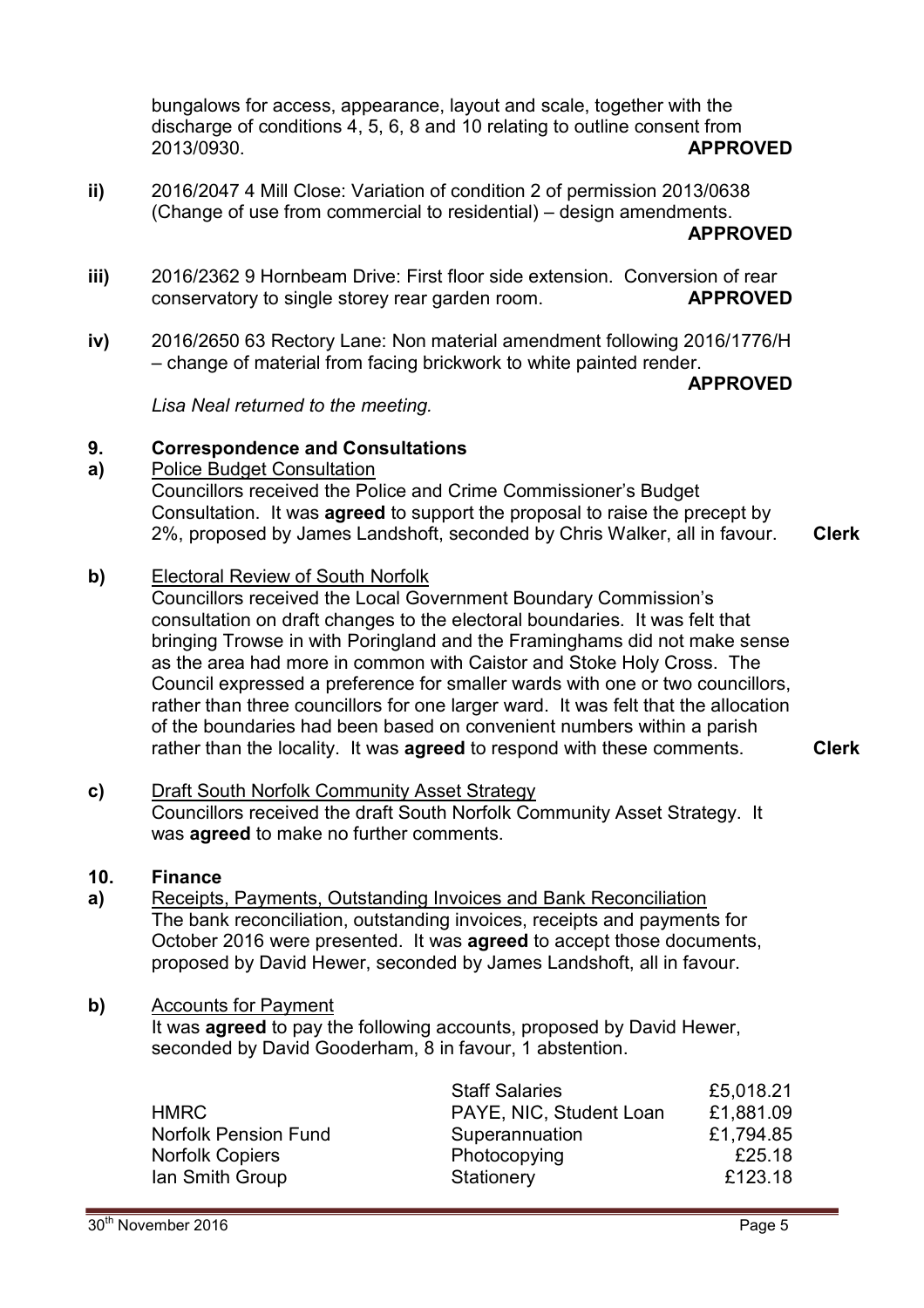| K-Teas                                  | War Memorial Dedication Lunch £420.00   |           |
|-----------------------------------------|-----------------------------------------|-----------|
| <b>SLCC Enterprises Ltd</b>             | Reference books                         | £38.96    |
| ВT                                      | Telephone and Broadband                 | £48.81    |
| <b>Business Web Page</b>                | Web domain renewal                      | £102.00   |
| Microshade VSM                          | Hosted IT                               | £138.36   |
| <b>Hollinger Print</b>                  | Newsletter printing                     | £138.00   |
| <b>Information Commissioners Office</b> | Annual registration                     | £35.00    |
| <b>ESPO</b>                             | <b>Comm Centre Gas</b>                  | £86.25    |
| Anglian Water                           | <b>Comm Centre Water</b>                | £178.00   |
| South Norfolk Council                   | <b>Comm Centre Rates</b>                | £268.00   |
| <b>Spruce Landscapes</b>                | <b>Comm Centre Grounds</b>              | £226.00   |
| <b>Hugh Crane Cleaning Eqt</b>          | <b>Cleaning Materials</b>               | £213.99   |
| Jim Lawrance                            | Kitchen equipment repair                | £184.68   |
| <b>JML Refrigeration</b>                | Service fridges                         | £171.60   |
| <b>MCL Mechanical Services</b>          | Toilet repair                           | £83.59    |
| <b>PRS</b> for Music                    | <b>PRS</b> licence                      | £729.82   |
| <b>Norfolk Police</b>                   | Shed lease                              | £200.00   |
| WorldPay                                | Card machine                            | £234.37   |
| <b>Audio Electronic Design</b>          | Sound Ear & CCTV                        | £4,142.40 |
| The Fish Inn                            | Race Night food                         | £262.80   |
| Jason Evans                             | New Years Eve DJ                        | £50.00    |
| <b>Chase Stereo</b>                     | 70's Night DJ balance                   | £200.00   |
| R McCarthy                              | <b>Expenses</b>                         | £415.24   |
| Veolia                                  | Waste collection                        | £73.73    |
| <b>HouseProud Commercial</b>            | Relief caretaking                       | £1,029.53 |
| Anglian Water                           | Burial ground water                     | £15.16    |
| <b>Spruce Landscapes</b>                | Burial ground maintenance               | £750.00   |
| Anglian Water                           | Playing Field water                     | £163.58   |
| R Overton                               | <b>Playing Field caretaking</b>         | £214.50   |
| <b>Eyre Building Services</b>           | <b>Water Regulations works</b>          | £1,132.20 |
| <b>Norfolk County Council</b>           | <b>Professional fees</b>                | £762.00   |
| <b>South Norfolk Council</b>            | Dog bin emptying                        | £858.53   |
| Barclaycard                             | Various                                 | £2,355.08 |
| <b>Abbey Memorials</b>                  | War memorial replacement                | £6,222.00 |
| <b>Spruce Landscapes</b>                | Memorial Garden path                    | £1,632.00 |
| <b>Business Web Page</b>                | Email hosting (replacement chq) £144.00 |           |
| Norse Eastern Ltd                       | <b>Remembrance Service Print</b>        | £47.00    |
| <b>Abbey Memorials</b>                  | <b>Memorial repairs</b>                 | £420.00   |
| C Moore                                 | Petty cash top-up                       | £50.15    |
| <b>D R Cole Demolition</b>              | <b>Bus Shelter Demolition</b>           | £1,080.00 |
| <b>Spruce Landscapes</b>                | Removal of bus shelter shrubs           | £120.00   |
| <b>RBL Poppy Appeal</b>                 | Wreath for Remembrance (S137) £75.00    |           |
| <b>Eastern Tree Care</b>                | High priority tree works                | £390.00   |

#### **11. Advisory Group and Working Group Reports**

#### **a)**  Facilities Strategic Advisory Group

A report of the Advisory Group was received. It was **agreed** that a fete would be considered for  $8<sup>th</sup>$  July 2017 as part of the Community Centre tenth anniversary celebrations, in co-operation with Framingham Earl Parish Council. The Clerk was asked to prepare a report outlining the proposed event, cost implications and voluntary support required.

**Clerk**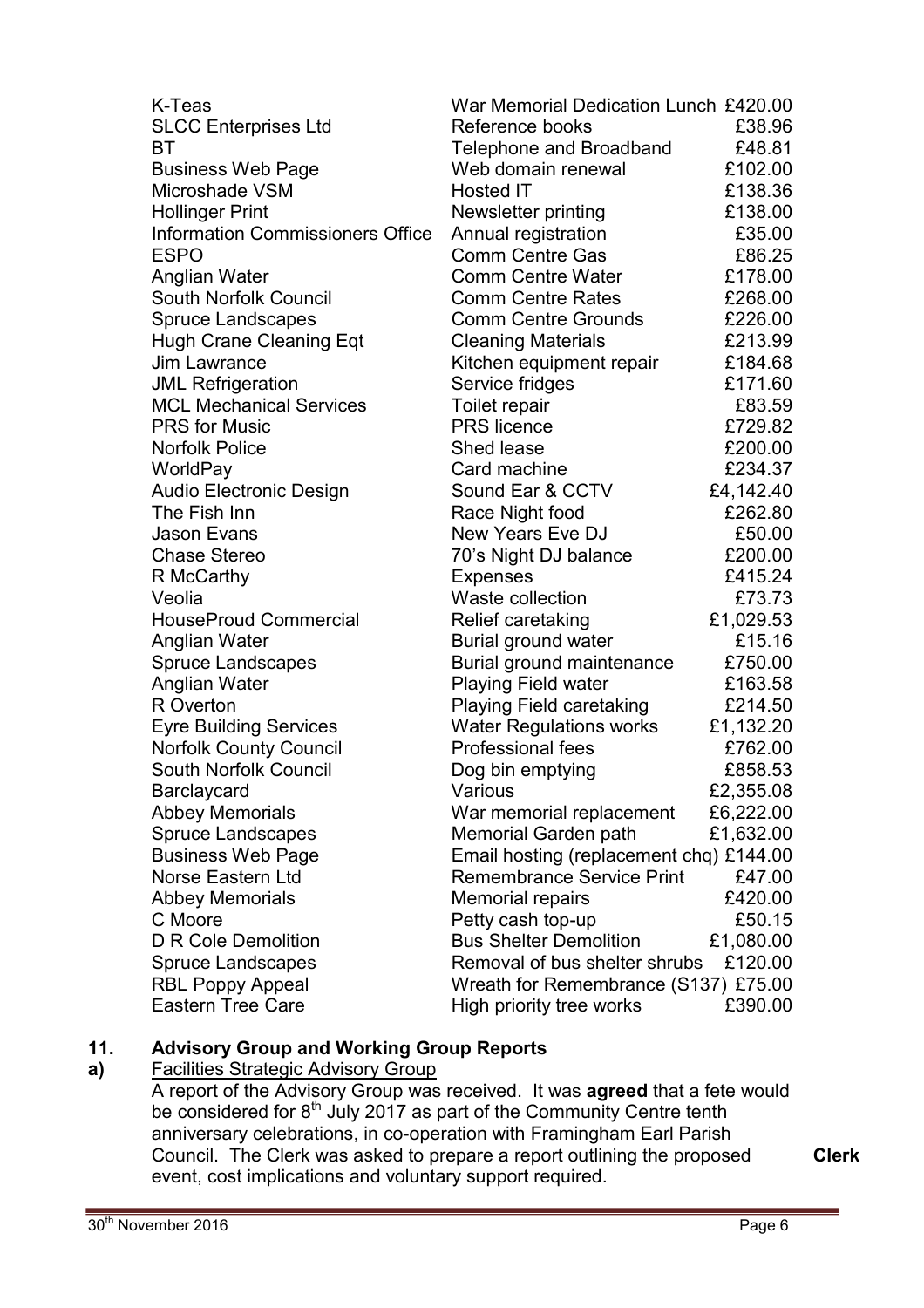# **b)** Finance and Governance Advisory Group

The report of the meeting was noted. The recommendation regarding the application to the Parish Partnership Scheme was discussed, with the view expressed that the Council should be sure that the scheme was supported before it made funding applications. It was also suggested that residents should only be consulted when the financial viability of the scheme was known. The Clerk noted that applications to the Parish Partnership needed to be made by  $14<sup>th</sup>$  December, and that there were no guarantees of future funding. It was **agreed** to make the funding application, proposed by John Henson, seconded by James Landshoft, 4 in favour, 3 against and 1 abstention. It was **agreed** that a street lighting strategy would be discussed at the next Strategic Working Group meeting. **Clerk**

## *Trevor Spruce left the meeting.*

## Grounds Maintenance Contracts

It was **agreed** to award the contracts for Devlin Drive/Blackthorn Way; Playing Field grounds maintenance; and Playing Field grass cutting to Garden Guardian, proposed by John Henson, seconded by Chris Walker, all in favour. **Clerk**

*Trevor Spruce returned to the meeting.* 

### **12. Other Matters**

## **a)** Tree Works

One tender had been received for the low priority tree works, at a cost of £940.00. It was **agreed** to appoint Eastern Tree Care to complete this work, proposed by John Henson, seconded by David Hewer, all in favour. The Clerk noted that the work was within budget for 2016/17, and would be requested to be completed in February with the medium priority works.

## **b)** 6 Youth Council

Councillor Lisa Neal discussed with the Council her concerns with the direction of the 6YC, and whether it was achieving its original aims. She noted that a new Youth Worker was being recruited, and that the new person needed to bring interest, enthusiasm and new ideas to the role. David Hewer and James Landshoft offered assistance with the 6YC to bring it back to its original objectives.

## **c)** Wayleave Agreement, BT Cabinet

The Clerk presented a draft wayleave agreement for a new BT cabinet to sit behind the existing cabinet in Trafalgar Square, which was **agreed**, proposed by John Henson, seconded by Trevor Spruce, all in favour.

## **d)** Urban Verge Cutting Delegation

The Council received a report outlining an option to take on the urban verge cutting as a delegated service, noting that it was a year on year contract with annual uplifts, which could be handed back if it because less cost effective. It was **agreed** to enter into a delegated service agreement with Norfolk County Council for the urban verge cutting. Three quotations had been received, and it was **agreed** to appoint Garden Guardian to carry out cuts every three

**Clerk**

**Clerk**